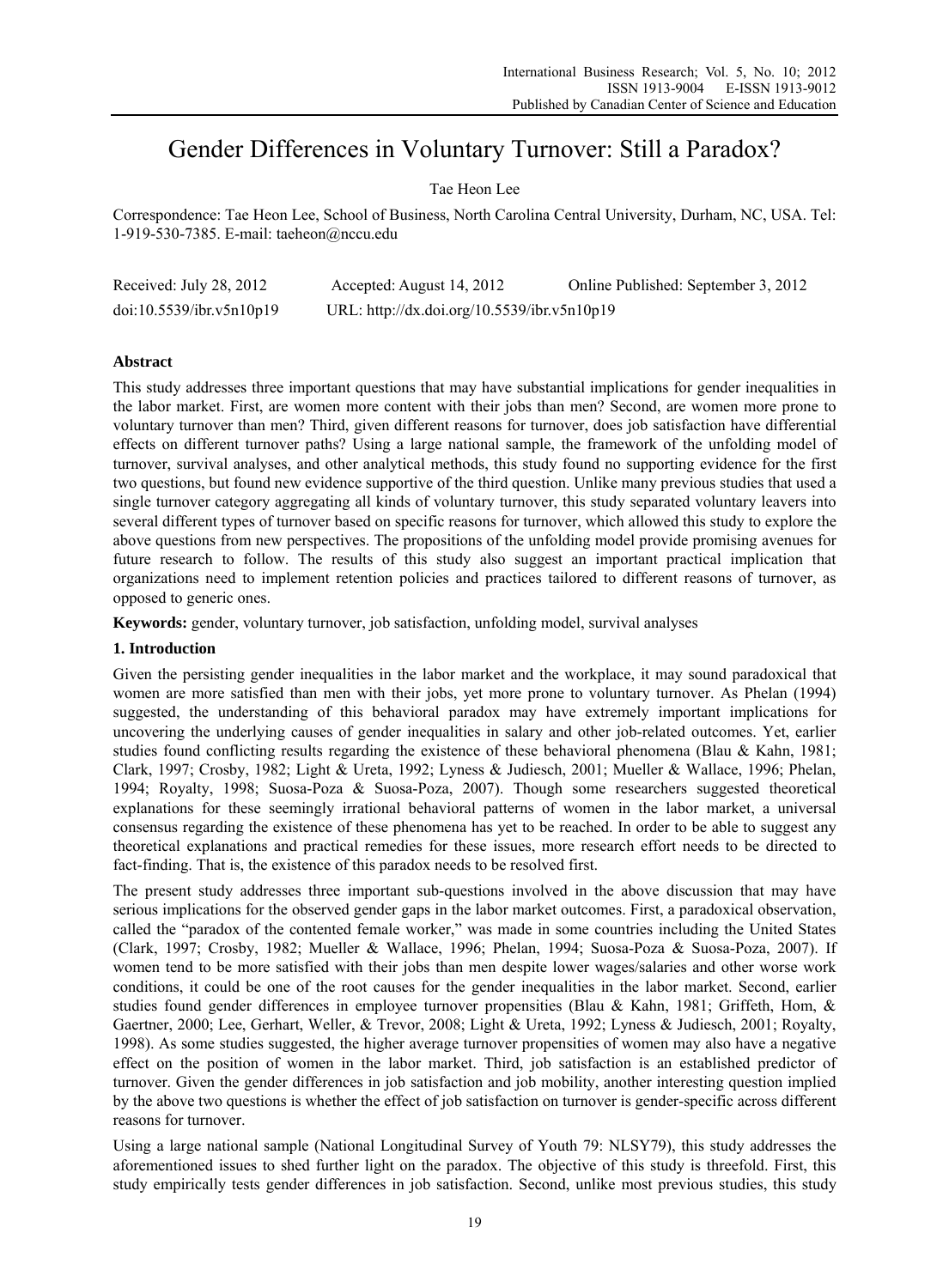separates different reasons for turnover and estimates the gender differences in turnover propensities across different reasons for turnover. Third, this study estimates and compares the differential effects of job satisfaction on turnover by gender across different reasons for turnover.

## **2. Literature Review**

## *2.1 Gender Difference in Job Satisfaction*

Most voluntary turnover models conceptualize job satisfaction as a key job-related attitude that initiates the voluntary turnover process. Since March and Simon's (1958) influential work on turnover, the perceived desirability of quitting has been equated with the level of job satisfaction (Jackofsky & Peters, 1983; Lee & Mitchell, 1994). Also, previous empirical studies and meta-analyses reported job satisfaction as a valid predictor of future job quits (Clark, 2001; Griffeth & Hom, 1995; Griffeth, Hom, & Gaertner, 2000; Mobley, Griffeth, Hand, & Meglino, 1979; Tett & Meyer, 1993).

Since Crosby (1982) coined the phrase, "the paradox of the contented female worker," women's higher job satisfaction observed in some countries has drawn research attention because of its potential link to gender differences in job-related outcomes such as wages, promotion, training, and so on. Mueller and Wallace (1996) questioned "why are women consistently satisfied with less?" (p. 338). A number of studies have investigated this topic, and found mixed results. For example, Phelan (1994), using a sample of professionals and managers, tested five socio-psychological hypotheses to explain gender difference in organizational satisfaction, and found no significant gender difference in organizational satisfaction despite differing working conditions, evidence which supports the observed paradox. Clark (1997) used panel data, and found that job satisfaction was significantly higher for women even after controlling for a number of variables, and that gender difference in job satisfaction was affected by age, education level, and occupation. Sousa*-*Poza and Sousa*-*Poza (2000) in their analysis of 21 countries found that after controlling for several factors, gender differences in job satisfaction were significant only in the United States, Great Britain, and Switzerland. In contrast, Mueller and Wallace (1996) in their study of lawyers found no significant gender differences in global job satisfaction after controlling for other variables, and suggested that the claims of a paradox may have been due to model misspecifications of job satisfaction in previous studies. Sloane and Williams (2000) argued that the observed higher level of women's job satisfaction may be due to the fact that women tend to self-select themselves into certain kinds of jobs to maximize their job satisfaction. Similarly, Sousa*-*Poza and Sousa*-*Poza (2007) concluded that the observed female employees' higher job satisfaction can be explained by the fact that more dissatisfied women employees decide to withdraw from the labor force, and thus refuted the gender differential paradox. In sum, it appears that differing results in previous studies can be at least partially attributed to the use of different samples, control variables, model specifications, and research designs.

#### *2.2 Gender Difference in Turnover Propensities*

Another interesting, yet very important question in relation to gender inequalities in the labor market, is whether women are more likely to leave their jobs. Sousa*-*Poza and Sousa*-*Poza (2007) noted that "this result has far-reaching consequences because differing job-mobility inclinations between genders affect probability of being promoted, accumulation of human capital, and wages" (p. 896). In the same vein, Lyness and Judiesch (2001) cited the suggestion made by Light and Ureta (1992) that "employers may equate 'female' with 'quitter' because women have higher average turnover rates than men" (p. 156).

As with gender differences in job satisfaction, there were mixed findings in previous studies. For instance, in their study using the National Longitudinal Survey of young men and women, Blau and Kahn (1981) reported that overall turnover rates were higher for women than men, but when personal and job characteristics were controlled for, no significant gender differences in turnover rates were found. Using the National Longitudinal Survey of Young men and women, and the National Longitudinal Survey of Youth, Donohue (1988) found that women's higher quit rates were contingent on tenure, and suggested family-related reasons like pregnancy as an explanation for the increasing turnover hazard early in the tenure of their first job. Light and Ureta (1992), using the National Longitudinal Survey of young men and women, found that women were less likely to quit their jobs after controlling for unobserved heterogeneity. Lynch (1992) used the National Longitudinal Survey of Youth, and found no significant gender difference after controlling for a set of variables. Using the data from the same survey, Royalty (1998) found that the higher average turnover rate of women was largely due to the high turnover rate of less educated women (e.g., high school or less). Using a private company's personnel records, Sicherman (1996) found that after controlling for personal and job characteristics, men and women showed similar turnover patterns. But, when different reasons for turnover were considered, there were significant differences in turnover behaviors between men and women. For example, women were more likely to leave their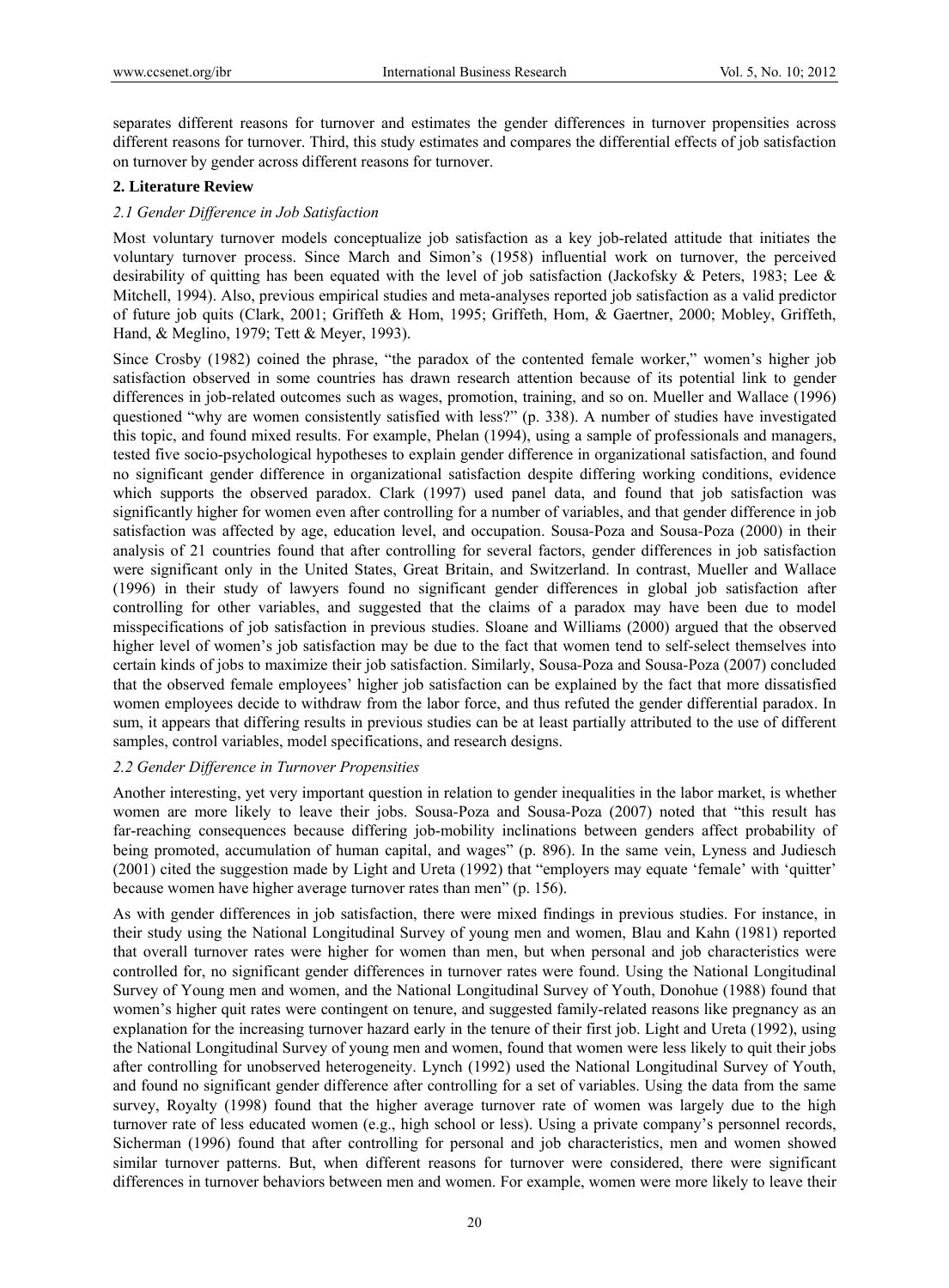jobs for personal or family-related reasons. Other studies (e.g., Lee et al., 2008; Sicherman, 1996; Theodossiou, 2002) also reported similar findings. Probably reflecting these mixed results, some recent studies including meta-analyses found that gender is a weak predictor of turnover (Allen, Bryant, & Vandaman, 2010; Bauer, Bonder, Erdogan, Truxillo, & Tucker, 2007; Griffeth, Hom, & Gaetner, 2000).

Despite a variety of mixed empirical findings, a few common findings emerge from previous studies. First, overall turnover rates tend to be higher for women, especially at the early stage of tenure. Second, when personal and job characteristics are included in the analysis, the differences in turnover propensities between men and women tend to decrease or disappear. Third, overall turnover rates do not reveal substantial differences in turnover patterns between men and women across different reasons for turnover.

#### *2.3 Differential Effects of Job Satisfaction on Turnover by Gender and Different Turnover Reasons*

In their study of the aforementioned paradox, Sousa*-*Poza and Sousa*-*Poza (2007) raised another important question. That is, given that turnover is influenced by job satisfaction, some studies suggest that there are gender gaps in job satisfaction and turnover propensities. Then, would there be gender-specific differences in the extent to which job satisfaction influences turnover? The answer to this question may shed further light on the debate about women's weaker job attachment and gender inequalities in the labor market. In addition, as mentioned in the previous section, some studies found that there are substantial and systematic gender differences in turnover behaviors and propensities depending on specific reasons for turnover (Hochwater, Ferris, Canty, Frink, Ferrewe, & Berkson, 2001; Lee et al., 2008; Sicherman, 1996; Lee & Mitchell, 1994; Theodossiou, 2002). Yet, previous literature rarely addressed the interrelationships between job satisfaction, gender, and different turnover reasons.

In the turnover literature, there has been an increasing recognition that the use of a single turnover category aggregating all different reasons of turnover may have contributed to the lack of the predictive validity of turnover models (Lee & Mitchell, 1994; Lee, Mitchell, Wise, & Fireman, 1996; Mitchell, Holtom, Lee, & Graske, 2001). Citing Royalty (1998), Sousa*-*Poza and Sousa*-*Poza (2007) suggested that "an aggregation of job-to-job and job-to-non-employment turnover obscures important patterns" (p. 900). In a similar vein, Sicherman (1996) concluded his study with the statement that "as long as women differ from men in reasons for quitting, analyses that focus on simply the overall quit rate will be incomplete and potentially misleading" (p. 502). In response, new conceptual approaches to turnover have been proposed. In particular, the unfolding model of turnover (e.g., Lee & Mitchell, 1994) suggests a promising route to follow in answering the above questions. Several propositions of the unfolding model bear very important implications for this study. First, unlike most traditional conceptual models of turnover, the unfolding model explicitly recognizes the existence of multiple possible turnover paths. That is, different reasons initiate different paths of turnover. Second, the unfolding model suggests that job satisfaction may have differential effects on turnover in different turnover paths. For instance, in turnover cases where female employees have to leave their jobs for family-related reasons, or employees leave their current jobs to take an unsolicited job offer, these employees may not necessarily be dissatisfied with their current jobs. These kinds of turnover were not fully conceptualized in traditional turnover models in which job dissatisfaction is a key initiator of turnover. A recent study based on the framework of the unfolding model found that the effect of job satisfaction on turnover was much smaller for family-related turnover than for other types of turnover (Lee et al., 2008). Along with the consistent finding that a much higher number of women than men leave their jobs for personal or family-related reasons, these results suggest that different reasons for turnover should be considered to resolve the debate about gender differences in job satisfaction and turnover propensities.

#### **3. Method**

#### *3.1 Data*

The present study uses the data from the National Longitudinal Survey of Youth, 1979 Cohort (NLSY79). The NLSY79 is an annual survey (biannual after 1994) of a nationally representative sample of young men and women, and the first survey was conducted in 1979. The present study uses the data from the 1996 to 2000 surveys which contain specific information on the reasons for voluntary turnover necessary to make a distinction between different types of voluntary leavers as defined in the present study. The sample used in the current study consists of the 1996 interviewees who provided information on their current or most recent job (also called a CPS job). The age of the sample ranged from 31 to 38 as of the 1996 interview date. A longitudinal employment history for the 1996 CPS job up to the date of the 2000 survey was created for each subject, which contains information on tenure, job satisfaction, wages, working hours, demographics, etc. After excluding respondents who were self-employed, working in a family business, or actively serving in the armed forces, and respondents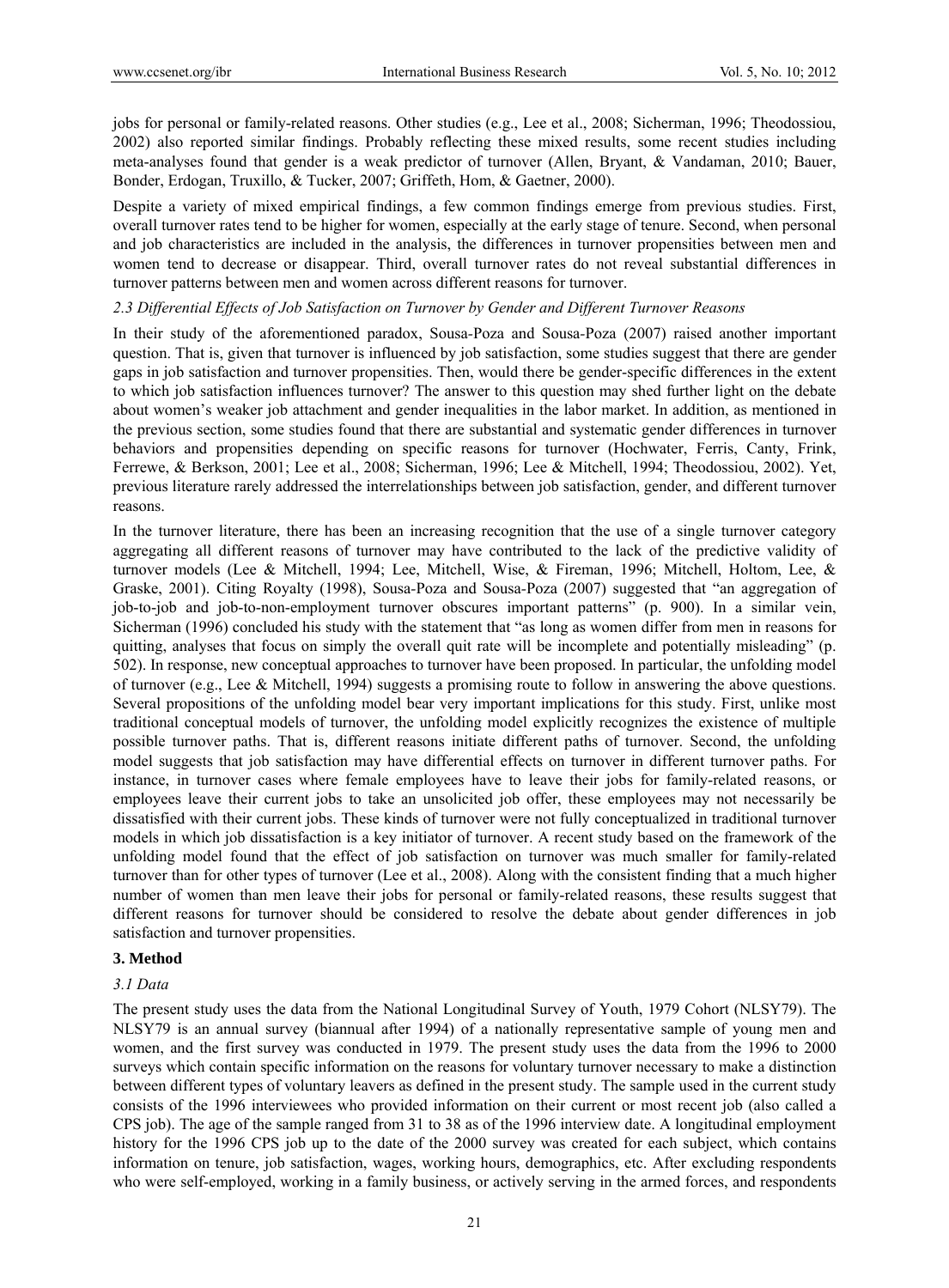with missing information, the final sample was reduced to 6,199. The total number of observations used in the analyses is larger than the original sample size because each subject has multiple observations over the study period.

## *3.2 Measures*

## 3.2.1 Voluntary Turnover

Five different categories of turnover were identified using the information on reasons for leaving the 1996 CPS job (involuntary turnover, voluntary turnover to look for a job, voluntary turnover to take another job, voluntary turnover for pregnancy or other family reasons, and voluntary turnover for other reasons). This study focuses on voluntary turnover to look for a job, voluntary turnover to take another job, and voluntary turnover for pregnancy or other family reasons, which are labeled Type 1, Type 2, and Type 3, respectively.

## 3.2.2 Job Satisfaction

Using a survey question measuring global job satisfaction, "How do/did you feel about your job?" a four-point scale was used: "dislike it very much" (1), "dislike it somewhat" (2), "like it fairly well" (3), "like it very much"  $(4)$ .

## 3.2.3 Control Variables and Tenure

Tenure is total tenure in weeks at each reported job. This variable is used as a duration variable (analysis time until turnover) in the survival analyses. Relative pay represents an individual's pay level relative to the average pay level individuals with similar characteristics can expect to earn in the individual's three-digit occupation category, and was created by using the information on hourly pay in the NLSY and the Current Population Survey. Work hour is the usual weekly work hours at the job. Total number of jobs represents the total accumulated number of jobs a respondent has held during his/her working career. Education level is the highest grade completed. Sex was coded 1 for male, 2 for female. Race was coded 0 for non-white, 1 for white. Marital status was coded 0 for non-married (i.e., never married, divorced, separated, etc.), 1 for currently married. Age is a continuous variable as of each interview date.

## *3.3 Analytical Methods*

This study uses the survival analysis technique to estimate gender differentials in turnover hazards, and differential effects of job satisfaction on turnover. The advantages of survival analysis over other analytical methods for turnover research are well documented in the literature (e.g., Morita, Lee, & Mowday, 1989; Somers & Birnbaum, 1999). A key advantage of survival analysis is that it analyzes time until the occurrence of an event of interest (e.g., time until turnover). Thus, both the occurrence and timing of turnover can be simultaneously analyzed. More specifically, this study uses a semi-parametric proportional hazards model, known as a Cox regression model (Cox, 1972). The hazard function of the model is given with

# $h(t, x) = h_0(t) exp(\beta x)$

where  $h_0(t)$  is the baseline hazard, *x* is the vector of covariates, and  $\beta$  is the vector of regression coefficients. The base line hazard can be interpreted as the same base hazard of turnover everyone faces. Thus, individuals' hazards of turnover are determined by individual differences in the values of the covariates. This study also uses ordered probit models to estimate gender difference in job satisfaction and the effects of other control variables on job satisfaction.

## **4. Results**

Table 1 presents the means, standard deviations, and correlations among the variables. Table 2 reports the results of the ordered probit regressions on job satisfaction. In the second column, the coefficient of sex is positive and significant, which means that females tend to be more satisfied with their jobs. But, the third column shows that when other variables were controlled for, the sex coefficient became insignificant, indicating no gender difference in job satisfaction. Other factors positively related to job satisfaction were age, marriage, educational level, and relative pay level. Tables 3 to 6 report the results of the Cox proportional hazards regressions across different turnover reasons by gender. Table 3 reports the results for all types of voluntary leavers which included Types 1 to 3 and voluntary leavers for unspecified reasons. Several results are worth noting. First, when both men and women were included in the analysis (the second column), the positive sex coefficient indicates that women are more prone to voluntary quitting. This result seems to support the aforementioned paradox. But, as will be shown later, separate analyses for different turnover reasons show different turnover patterns between men and women. Second, older employees and employees with higher levels of job satisfaction, relative pay, and education were less likely to leave their jobs. Third, when analyzed separately, married women were more likely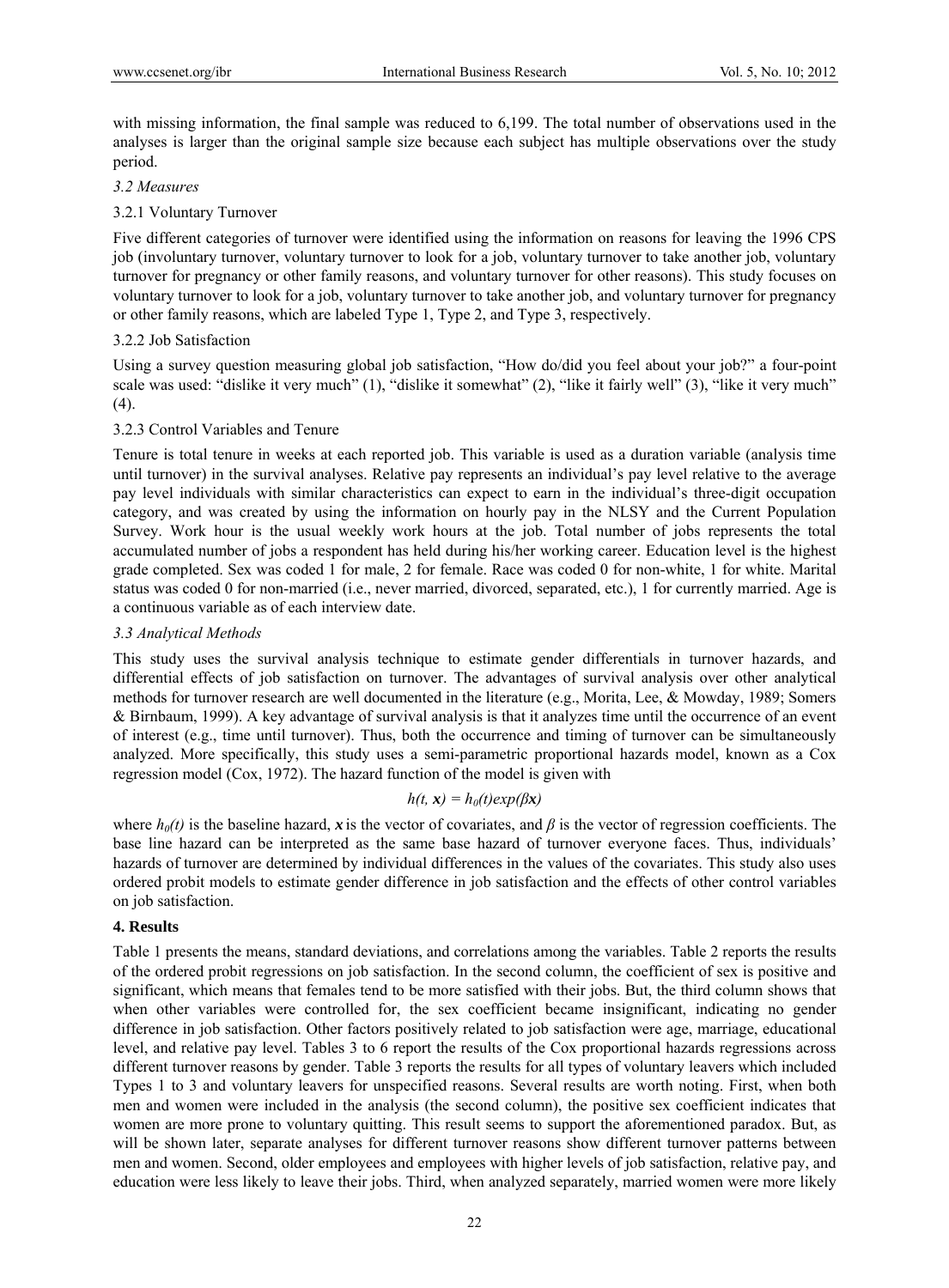to quit their jobs, which probably reflects the well established fact that women are more likely than men to leave their jobs due to family reasons and domestic commitments (Lyness & Judiesch, 2001; Theodossiou, 2002).

|                     | Mean  | S.D.  |         | 2      | 3      | 4      | 5      | 6   | 7   | 8   |
|---------------------|-------|-------|---------|--------|--------|--------|--------|-----|-----|-----|
| 1. Job satisfaction | 3.29  | .74   |         |        |        |        |        |     |     |     |
| 2. Relative pay     | 1.07  | .64   | .08     |        |        |        |        |     |     |     |
| 3. Total jobs       | 9.70  | 5.46  | $-0.05$ | $-.07$ |        |        |        |     |     |     |
| 4. Work hours       | 40.68 | 10.72 | .01     | .35    | .01    |        |        |     |     |     |
| 5. Sex              | 1.49  | .49   | .01     | $-.01$ | $-.08$ | $-.30$ |        |     |     |     |
| $6. \text{Age}$     | 36.15 | 2.79  | .02     | .03    | $-15$  | .03    | .01    |     |     |     |
| 7. Race             | .66   | .47   | .04     | .05    | .05    | .02    | $-.02$ | .02 |     |     |
| 8. Married          | .57   | .49   | .07     | .05    | $-.10$ | $-.00$ | $-.05$ | .07 | .23 |     |
| 9. Education        | 13.23 | 2.38  | .06     | .04    | .06    | .02    | .06    | .04 | .10 | .10 |

Table 1. Means, Standard Deviations, and Correlations

Note:  $n=14,362$ ; Correlation coefficients significant at the 5% level or better in bold.

#### Table 2. Determinants of job satisfaction

|                                      | Ordered Probit: Job satisfaction |      |          |      |  |  |
|--------------------------------------|----------------------------------|------|----------|------|--|--|
|                                      | b                                | s.e. | b        | s.e. |  |  |
| Sex                                  | $.08**$                          | .03  | .06      | .03  |  |  |
| Age                                  |                                  |      | $.02**$  | .00  |  |  |
| Race                                 |                                  |      | $-.01$   | .03  |  |  |
| Married                              |                                  |      | $.10**$  | .03  |  |  |
| Education                            |                                  |      | $.02**$  | .01  |  |  |
| Relative pay                         |                                  |      | $.18**$  | .03  |  |  |
| Total jobs                           |                                  |      | $-.01**$ | .00  |  |  |
| Work hours                           |                                  |      | $-.00$   | .00  |  |  |
| Log likelihood                       | $-6888$                          |      | 6820     |      |  |  |
| Log likelihood-ratio $(\chi^2)$ test | 7.59**<br>143.92**               |      |          |      |  |  |

Note: *b*: Coefficients. *s.e.*: Standard errors. \*\* Significant at the 1% level.

Table 3. Cox proportional hazards regression: All voluntary turnover

|                                      |           | All<br>Male |          |      | Female   |      |
|--------------------------------------|-----------|-------------|----------|------|----------|------|
|                                      | b         | s.e.        | b        | s.e. | b        | s.e. |
| Job satisfaction                     | $-48**$   | .02         | $-56**$  | .03  | $-42**$  | .03  |
| Relative pay                         | $-46**$   | .05         | $-42**$  | .07  | $-45**$  | .08  |
| Total jobs                           | $.05**$   | .00         | $.05**$  | .01  | $.05**$  | .01  |
| Work hours                           | $.01**$   | .00         | $.01**$  | .00. | .00      | .00. |
| Sex                                  | $.26**$   | .04         |          |      |          |      |
| Age                                  | $-16**$   | .01         | $-15**$  | .01  | $-16**$  | .01  |
| Race                                 | $-.04$    | .05         | $-.11$   | .07  | $-.03$   | .06  |
| Married                              | .06       | .04         | $-.09$   | .06  | $.15*$   | .06  |
| Education                            | $-.02*$   | .01         | .00.     | .01  | $-04**$  | .01  |
| Log likelihood                       | $-15738$  |             | $-6559$  |      | $-7565$  |      |
| Log likelihood-ratio $(\chi^2)$ test | 1009.59** |             | 539.62** |      | 493.57** |      |

Note:  $n=14,362$  spells. *b*: Coefficients. *s.e.*: Standard errors. \*\*, \* Significant at the 1% and 5% level, respectively.

Figure 1 provides additional information about the turnover patterns of men and women. First, overall turnover hazards are higher for women than men. Second, turnover hazards of both genders increase at the early tenure, continually decrease over tenure, and eventually tend to converge. Table 4 reports the results for Type 1 turnover (quit to look for a job) which is equivalent to job-to-unemployment turnover in the economics and sociology literature. First, for both genders job satisfaction, relative pay level, age, and total number of jobs were the significant predictors of turnover. Second, job satisfaction and relative pay level, in particular, had a very strong effect on this type of turnover, and the effect of job satisfaction on turnover was stronger for women than men.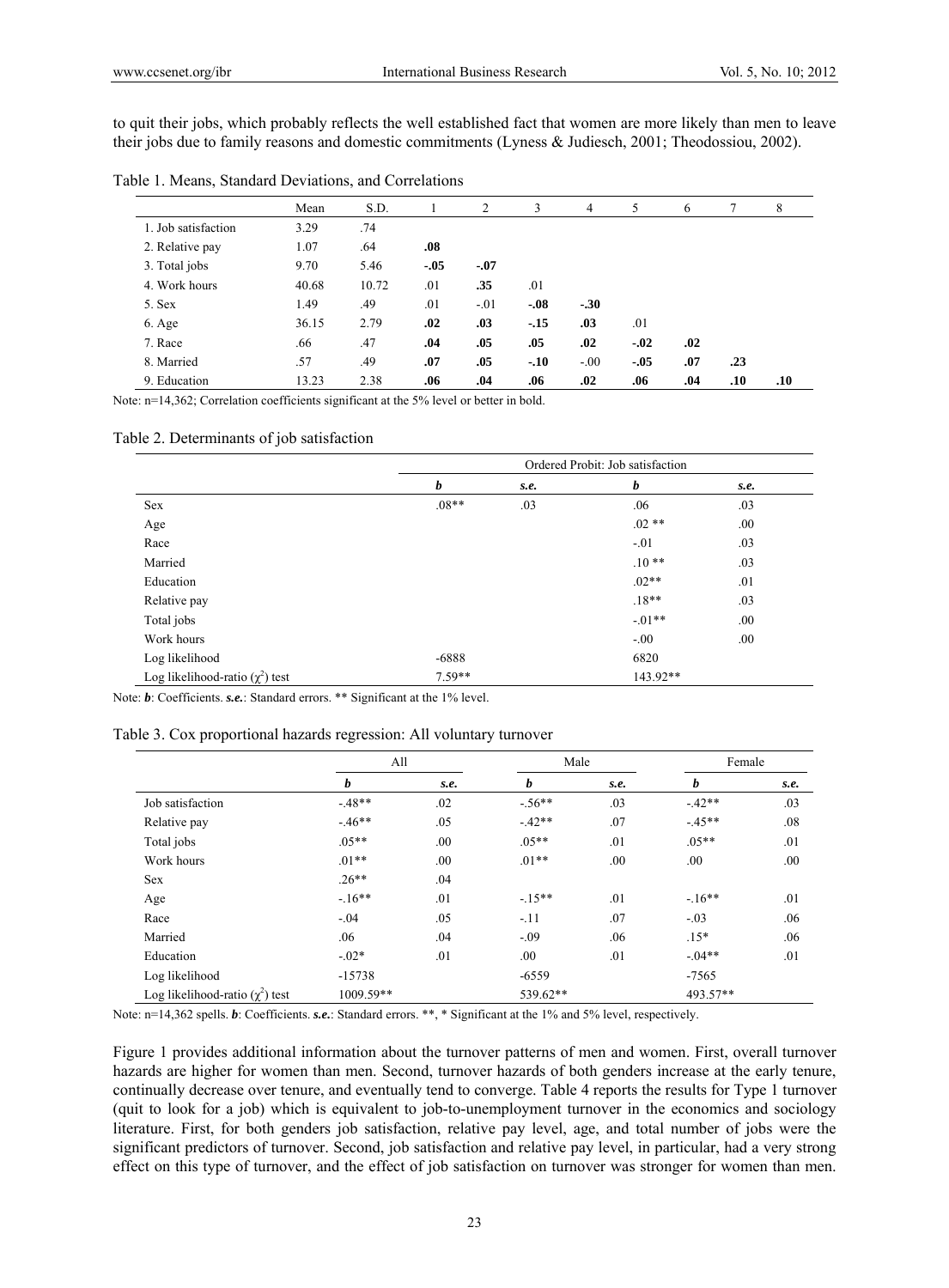Figure 2 shows that in the first few years of tenure, turnover hazards were higher for men than women, but at the later stage of tenure, there was no systematic gender difference in turnover hazards.



Figure 1. Turnover hazards for all voluntary turnover

Table 4. Cox proportional hazards regression: Type 1 (Quit to look for a job)

|                                      | All       |      |           | Male |           | Female |  |
|--------------------------------------|-----------|------|-----------|------|-----------|--------|--|
|                                      | b         | s.e. | b         | s.e. | b         | s.e.   |  |
| Job satisfaction                     | $-81**$   | .07  | $-.77**$  | .10  | $-91**$   | .11    |  |
| Relative pay                         | $-1.35**$ | .23  | $-1.47**$ | .31  | $-1.08**$ | .35    |  |
| Total jobs                           | $.05**$   | .01  | $.06**$   | .02  | $.05**$   | .02    |  |
| Work hours                           | $.03**$   | .01  | $.03**$   | .01  | .02       | .01    |  |
| <b>Sex</b>                           | .12       | .16  |           |      |           |        |  |
| Age                                  | $-17**$   | .03  | $-14**$   | .04  | $-.21**$  | .05    |  |
| Race                                 | .02       | .16  | $-.14$    | .21  | .15       | .24    |  |
| Married                              | $-44**$   | .15  | $-64**$   | .22  | $-.24$    | .23    |  |
| Education                            | $-10**$   | .03  | $-.02$    | .04  | $-19**$   | .05    |  |
| Log likelihood                       | $-1220$   |      | $-596$    |      | $-487$    |        |  |
| Log likelihood-ratio $(\chi^2)$ test | 222.65**  |      | 123.14**  |      | 114.82**  |        |  |

Note: n=14,362 spells, *b*: Coefficients. *s.e.*: Standard errors. \*\* Significant at the 1% level.



Figure 2. Turnover hazards for Type 1 turnover: quit to look for a job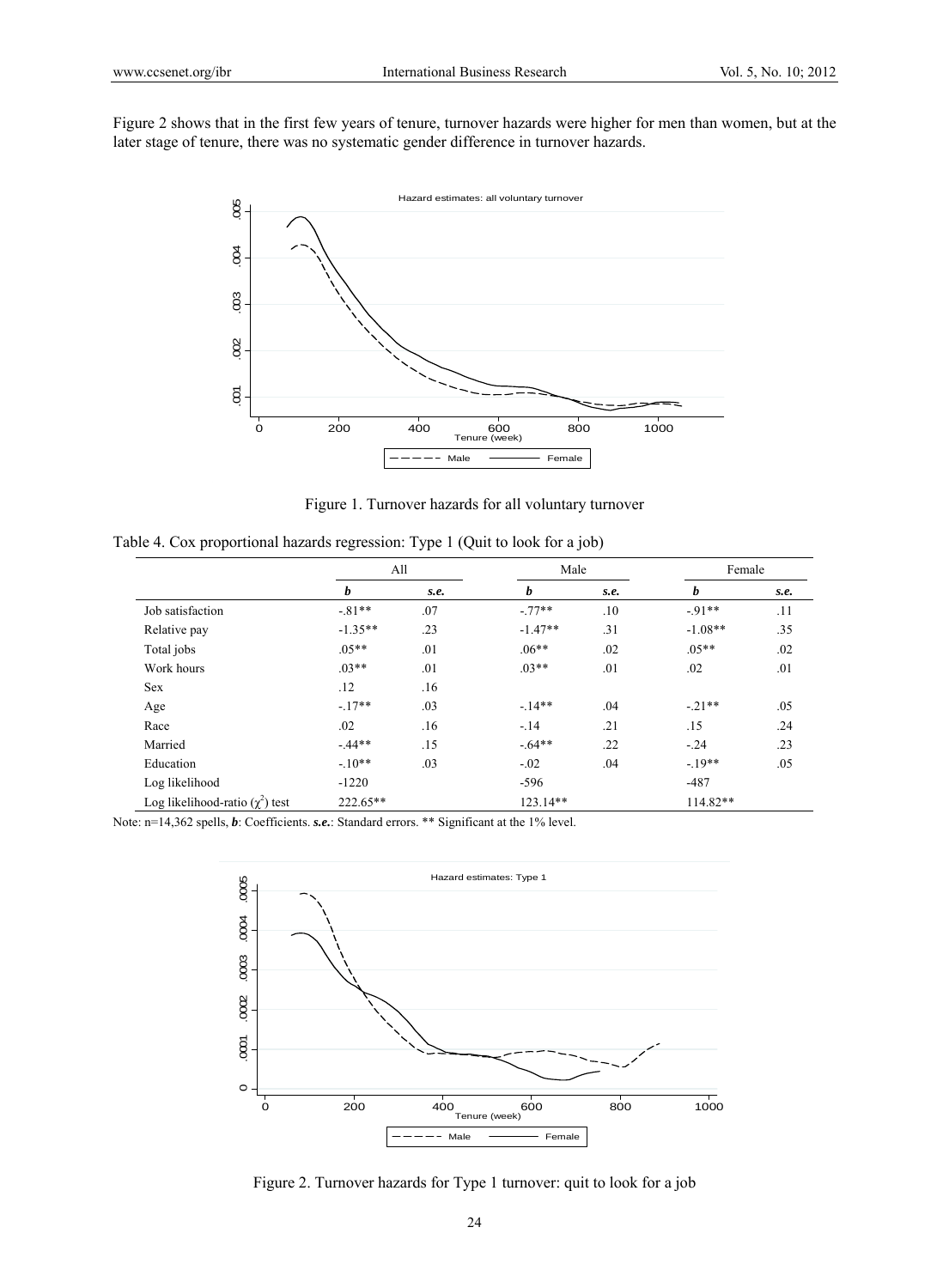Table 5 reports the results for Type 2 turnover (quit to take another job). One main difference between Type 1 and Type 2 is that Type 2 leavers left their jobs with an alternative job in hand. As in Type l, job satisfaction, relative pay level, age, and total number of jobs influenced turnover hazards for both genders, and in particular, the effects of job satisfaction and relative pay level were the strongest. Also, married men and women were more likely to quit their jobs to take another job. A possible explanation is that married people are risk averse and more likely than the unmarried to secure another job before quitting. The positive coefficient of work hours for women indicates that women working long hours were more likely to quit their jobs to take a less demanding job. Figure 3 shows that Type 2 turnover hazards were consistently higher for men than women except for the late stage of tenure.

|                                      | All      |      | Male     |      | Female   |      |
|--------------------------------------|----------|------|----------|------|----------|------|
|                                      | b        | s.e. | b        | s.e. | b        | s.e. |
| Job satisfaction                     | $-65**$  | .04  | $-75**$  | .05  | $-50**$  | .06  |
| Relative pay                         | $-43**$  | .09  | $-34**$  | .11  | $-.62**$ | .16  |
| Total jobs                           | $.05**$  | .01  | $.05**$  | .01  | $.06**$  | .01  |
| Work hours                           | .01      | .00  | .00.     | .01  | $.02*$   | .01  |
| Sex                                  | $-21**$  | .08  |          |      |          |      |
| Age                                  | $-15**$  | .02  | $-16**$  | .02  | $-15**$  | .02  |
| Race                                 | $.18*$   | .09  | .22      | .11  | .10      | .13  |
| Married                              | $.27**$  | .08  | $.27*$   | .10  | $.30*$   | .12  |
| Education                            | $.05**$  | .01  | $.09**$  | .02  | $-.01$   | .03  |
| Log likelihood                       | -4888    |      | $-2521$  |      | $-1858$  |      |
| Log likelihood-ratio $(\chi^2)$ test | 487.91** |      | 322.40** |      | 167.98** |      |

Table 5. Cox proportional hazards regression: Type 2 (Quit to take another job)

Note:  $n=14,362$  spells. *b*: Coefficients. *s.e.*: Standard errors. \*\*, \* Significant at the 1% and 5% level, respectively.



Figure 3. Turnover hazards for Type 2 turnover: quit to take another job

Finally, Table 6 presents the results for Type 3 turnover (quit for family-related reasons). Several results are remarkably different from those for other types of turnover. First, job dissatisfaction was not a key driver for Type 3 turnover for both men and women. Second, the only factor that was significant for both genders was age. Third, marital status was significant only for women. In other words, married women were much more likely than men to leave their jobs for family-related reasons. Figure 4 also confirms this result. Turnover hazards remained consistently much higher for women than men over the entire tenure, while men's turnover hazards were very small and remained virtually flat regardless of the length of tenure.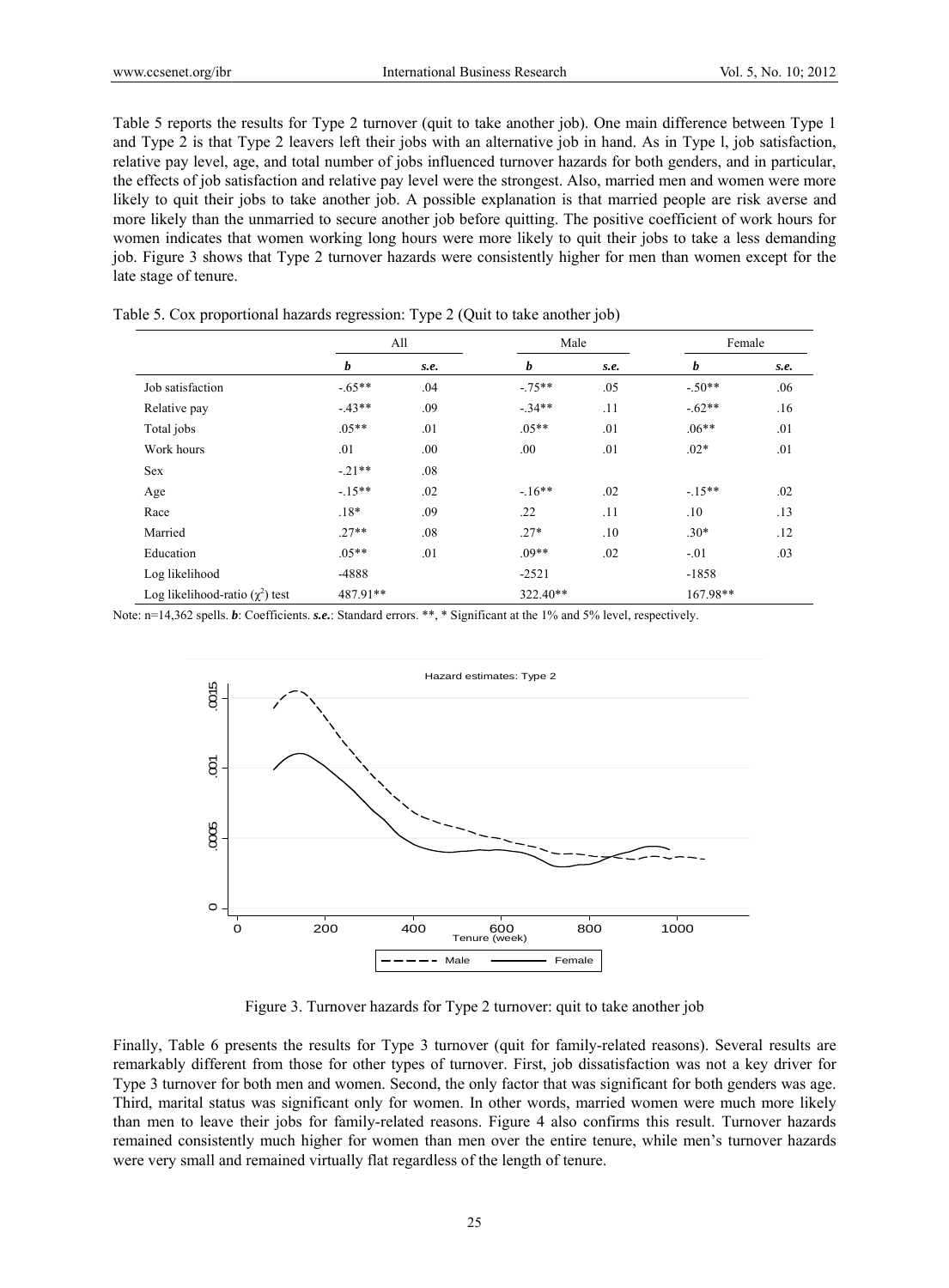|                                      | All        |      |        | Male |          | Female |  |
|--------------------------------------|------------|------|--------|------|----------|--------|--|
|                                      | b          | s.e. | b      | s.e. | b        | s.e.   |  |
| Job satisfaction                     | $-0.84$    | .10  | $-.36$ | .25  | $-.04$   | .11    |  |
| Relative pay                         | $-.03$     | .14  | .29    | .28  | $-.08$   | .16    |  |
| Total jobs                           | $.03*$     | .01  | .06    | .03  | .03      | .02    |  |
| Work hours                           | $-.01*$    | .01  | .01    | .02  | $-0.02*$ | .01    |  |
| <b>Sex</b>                           | $2.00**$   | .16  |        |      |          |        |  |
| Age                                  | $-29**$    | .03  | $-21*$ | .09  | $-.30**$ | .03    |  |
| Race                                 | .08        | .17  | $-.18$ | .46  | .10      | .18    |  |
| Married                              | $.59**$    | .17  | .25    | .45  | $.62**$  | .18    |  |
| Education                            | $-.00$     | .03  | .02    | .09  | $-.00$   | .03    |  |
| Log likelihood                       | $-1178$    |      | $-133$ |      | $-973$   |        |  |
| Log likelihood-ratio $(\chi^2)$ test | $235.10**$ |      | 11.07  |      | 112.86** |        |  |

|  |  |  | Table 6. Cox proportional hazards regression: Type 3 (Quit for pregnancy or other family reasons) |
|--|--|--|---------------------------------------------------------------------------------------------------|
|  |  |  |                                                                                                   |

Note:  $n=14,362$  spells. *b*: Coefficients. *s.e.*: Standard errors. \*\*, \* Significant at the 1% and 5% level, respectively.



Figure 4. Turnover hazards for Type 3 turnover: quit for pregnancy or other family reasons

#### **5. Discussion**

With regard to the question of whether women tend to be more content with their jobs than men, this study found no evidence supporting the paradox. The results in Table 2 indicate no significant gender difference in job satisfaction when a set of control variables was included, though with no control variables, women's job satisfaction was higher. A t-test comparing the job satisfaction levels of men and women also shows that there was no significant difference between men  $(M=3.27, SD=0.73)$  and women  $(M=3.29, SD=0.76)$ ; t (14360), p=0.31. Also, it should be noted that this study included stayers as well as all kinds of voluntary leavers including job-to-job, job-to-unemployment, and job-to-non-employment. Thus, women's higher job satisfaction reported in previous studies that included only stayers may be upward biased.

The second question addressed in this study is whether women have higher turnover propensities. When a turnover variable aggregating all kinds of voluntary turnover was used, the overall turnover hazard rate was indeed higher for women than men (see Table 3 and Figure 1). But, the analyses of different types of turnover based on different turnover reasons revealed considerably different turnover patterns between men and women. For instance, in Type 1 turnover, there was no significant gender difference in turnover hazards (see Table 4 and Figure 2). In Type 2 turnover, women had a higher turnover hazard rate. This result suggests that when women leave their current job for a new job, they are more likely than men to engage in job searches and leave their job after securing an alternative job (see Table 5 and Figure 3). Type 3 turnover exhibits more dramatic gender differences. Consistent with previous studies (e.g., Lee et al. 2008; Theodossiou, 2002), women consistently had higher turnover risks due to family reasons over an extended period of tenure (see Table 6 and Figure 4). In sum, given considerable gender-specific patterns in different turnover types, a general perception that women are quitters appears to be an invalid one (Light & Ureta, 1992).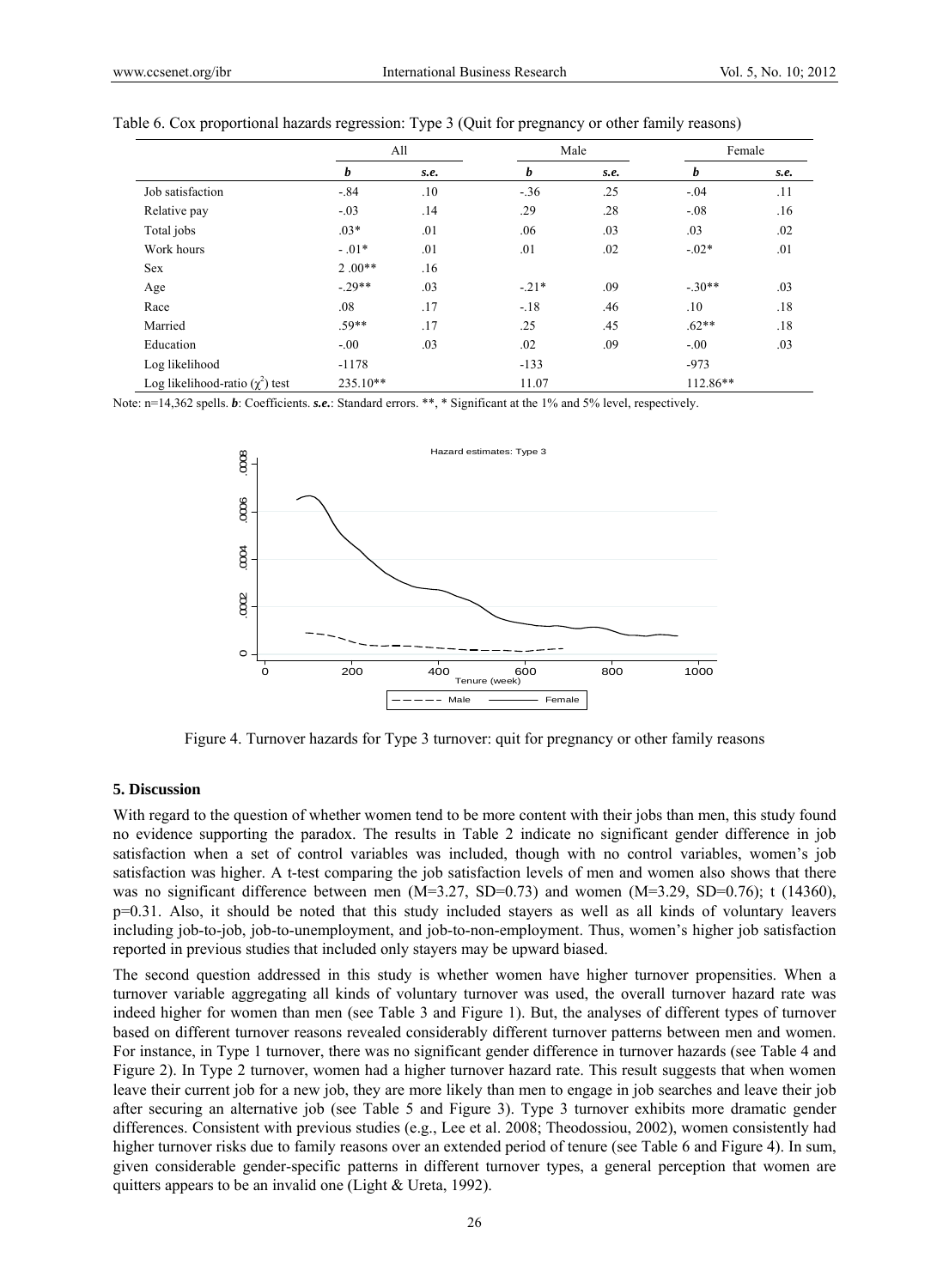The last question investigated is whether job satisfaction has differential effects on different types of turnover. A key finding is that job satisfaction does have differential effects on different turnover paths. Job satisfaction has very strong effects on Type 1 and Type 2 turnover. An exponentiated coefficient represents the change in the turnover hazard rate caused by a one-unit change in the corresponding covariate. For example, one unit decrease in job satisfaction increases the turnover hazard rate by  $54\%$  (Exp( $-77$ )=.46) for male in Type 1,  $53\%$ (Exp(-.75)=.47) for male in Type 2, but there is insignificant effect for male and female in Type 3. In sum, these results suggest that the role of job satisfaction in initiating turnover varies significantly in different types of turnover, which is consistent with the proposition of the unfolding model (Lee & Mitchell, 1994).

## **6. Conclusion**

This study investigated three important turnover-related topics which may have profound implications for gender inequalities in the labor market and workplace: gender differences in job satisfaction, turnover propensities, and differential effects of job satisfaction on different types of turnover. Unlike many previous studies, this study took advantage of rich information in a large national sample, and built on the framework of the unfolding model to address the above questions. In particular, this study found no evidence supportive of the first two questions, but found new evidence supporting the third question which has rarely been explored in previous research. The findings of this study imply that previous theoretical explanations and suggested remedies based on the assumption that women are more content with their jobs and more prone to turnover may not be valid anymore or may need to be revised. Women's status in the labor market has slowly yet steadily improved over the last several decades (U.S. Bureau of Labor Statistics, 2011). As Sousa*-*Poza and Sousa*-*Poza (2007) suggested, economic, sociological, and psychological factors that may have caused the observed paradox in the past may have been changing, too. More research effort needs to be devoted to these topics by utilizing a more comprehensive set of contextual factors and recent conceptual developments like the unfolding model in the turnover literature.

#### **References**

- Allen, D. G., Bryant, P. C., & Vandaman, J. M. (2010). Retaining talent: Replacing misconceptions with evidence-based strategies. *Academy of Management Perspectives, 24*(2), 48-64. http://dx.doi.org/10.5465/AMP.2010.51827775
- Bauer, T. N., Bodner, T., Erdogan, B., Truxillo, D. M., & Tucker, J. S. (2007). Newcomer adjustment during organizational socialization: A meta-analytic review of antecedents, outcomes, and methods. *Journal of Applied Psychology, 92,* 707-721. http://dx.doi.org/10.1037/0021-9010.92.3.707
- Blau, F. D., & Kahn, L. M. (1981). Race and sex differences in quits by young workers. *Industrial Labor Relation Review, 34*, 563-577. http://dx.doi.org/10.2307/2522478
- Clark, A. E. (1997). Job satisfaction and gender: why are women so happy at work? *Labour Economics, 8,* 341-372. http://dx.doi.org/10.1016/S0927-5371(97)00010-9
- Clark, A. E. (2001). What really matters in a job? Hedonic measurement using quit data. *Labour Economics, 8*, 223-242. http://dx.doi.org/10.1016/S0927-5371(01)00031-8
- Cox, D. R., & Oakes, D. (1984). *Analysis of survival data*. London: Chapman and Hall.
- Crosby, F. J. (1982). *Relative deprivation and working women*. New York, NY: Oxford University Press.
- Donohue, J. J. (1988). Determinants of job turnover of young men and women in the United States. *Research in Population Economics*, *6*, 257-301.
- Griffeth, R. W., & Hom, P. W. (1995). The employee turnover process. *Research in personnel and human resources management*, *13*. Greenwich, CT.: JAI Press.
- Griffeth, R. W., Hom, P. W., & Gaertner, S. (2000). A meta-analysis of antecedents and correlates of employee turnover: Update, moderator tests, and research implications for the next millennium. *Journal of Management, 26,* 463-488. http://dx.doi.org/10.1177/014920630002600305
- Hochwater, W. A., Ferris, G. R., Canty, A. L., Frink, D. D., Ferrewe, P. L., & Berkson, H. M. (2001). Reconsidering the job-performance-turnover relationship: The role of gender in form and magnitude. *Journal of Applied Social Psychology, 31*, 2357-2377. http://dx.doi.org/10.1111/j.1559-1816.2001.tb00180.x
- Jackofsky, E. F., & Peters, L. H. (1983). The hypothesized effects of ability in the turnover process. *Academy of Management Review, 8*, 46-49. http://dx.doi.org/10.5465/AMR.1983.4287655